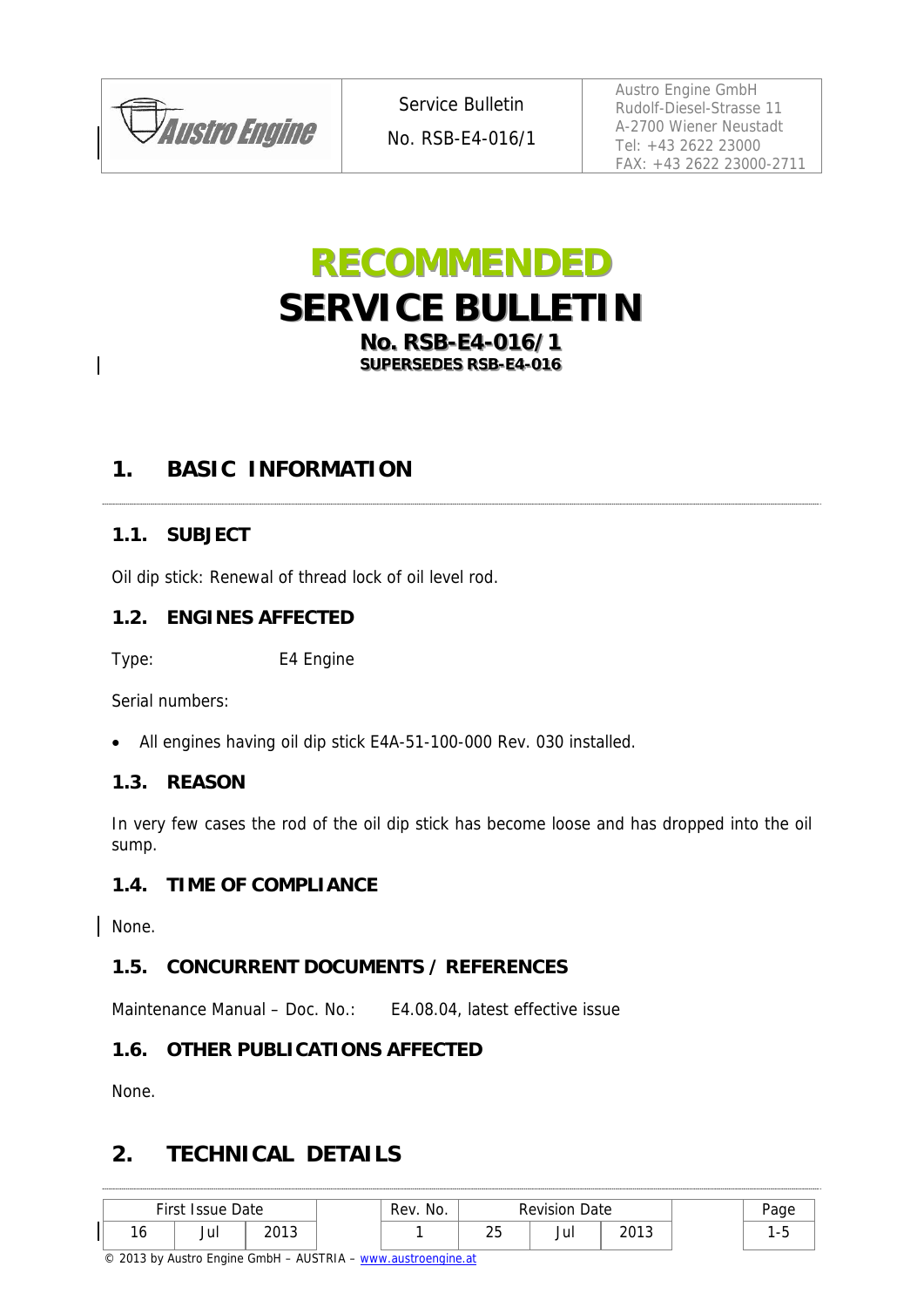*Austro Engine* 

No. RSB-E4-016/1

Austro Engine GmbH Rudolf-Diesel-Strasse 11 A-2700 Wiener Neustadt Tel: +43 2622 23000 FAX: +43 2622 23000-2711

### **2.1. ACCOMPLISHMENT / INSTRUCTIONS**

Removal of Oil dip stick:

- 1. Unscrew oil dipstick and take out from engine.
- 2. Verify that oil dipstick has no marking confirming that this RSB has been conducted (see figure in work step 6 for reference).
- 3. Fix rod of oil dip stick in bench vise. Protect surface of rod to prevent scratches or similar resulting from the next work steps.



4. Apply localized heat to the assembly to approximately 100-150°C. Unscrew handle counterclockwise from rod while hot.



5. Clean rod and handle thoroughly from residual oil, glue and any dirt with a soft scraper. Glue can be easier removed if soaked in a solvent (e.g. Loctite<sup>®</sup> 7200).



**Note:** In case a tapper is used for cleaning take care not to destroy the thread in the handle.

| First Issue Date |     | No.<br>Rev.    | <b>Revision Date</b> |                   |     | 'aae |   |
|------------------|-----|----------------|----------------------|-------------------|-----|------|---|
| ιv               | Jur | າດາ າ<br>59. ت |                      | $\cap$<br>້<br>__ | Jul | 2013 | - |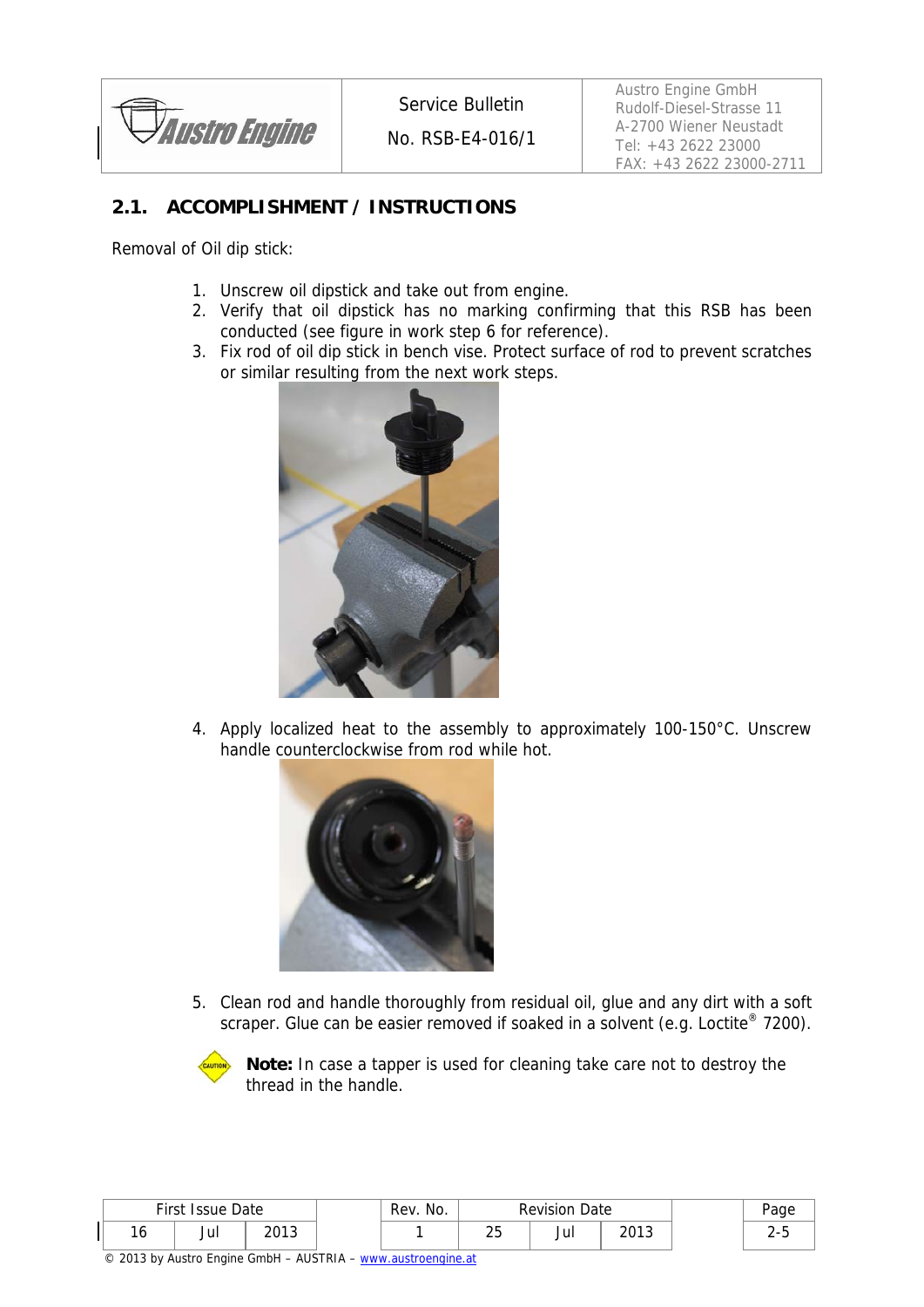

Austro Engine GmbH Rudolf-Diesel-Strasse 11 A-2700 Wiener Neustadt Tel: +43 2622 23000 FAX: +43 2622 23000-2711

6. Apply marking onto the handle as displayed below by drilling a hole (3mm or similar) with a depth of approx. 2-3 mm.



- 7. Ensure that threaded surfaces are dry. Refer also to the requirements of bonding material used in next work step.
- 8. Apply LOCTITE® 2701 onto the thread of the rod.
- 9. Screw handle carefully onto rod until required force is slightly increasing.
- 10. Apply another 90° turn to the handle.
- 11. Let oil dip stick cure according to specifications of LOCTITE<sup>®</sup> 2701.
- 12. Install oil dip stick onto engine.

### **2.2. ILLUSTRATIONS**

None.

#### **2.3. MASS (WEIGHT)**

Not affected.

#### **2.4. APPROVAL STATEMENT**

The technical content of this document has been approved under the authority of DOA No. EASA.21J.399.

| First Issue Date |     | Rev. No. | <b>Revision Date</b> |                          |     | aae            |   |
|------------------|-----|----------|----------------------|--------------------------|-----|----------------|---|
| 10               | Jul | າດ1າ     |                      | $\sim$ $\sim$<br>້<br>-- | Ju. | าก1ว<br>20 I J | ັ |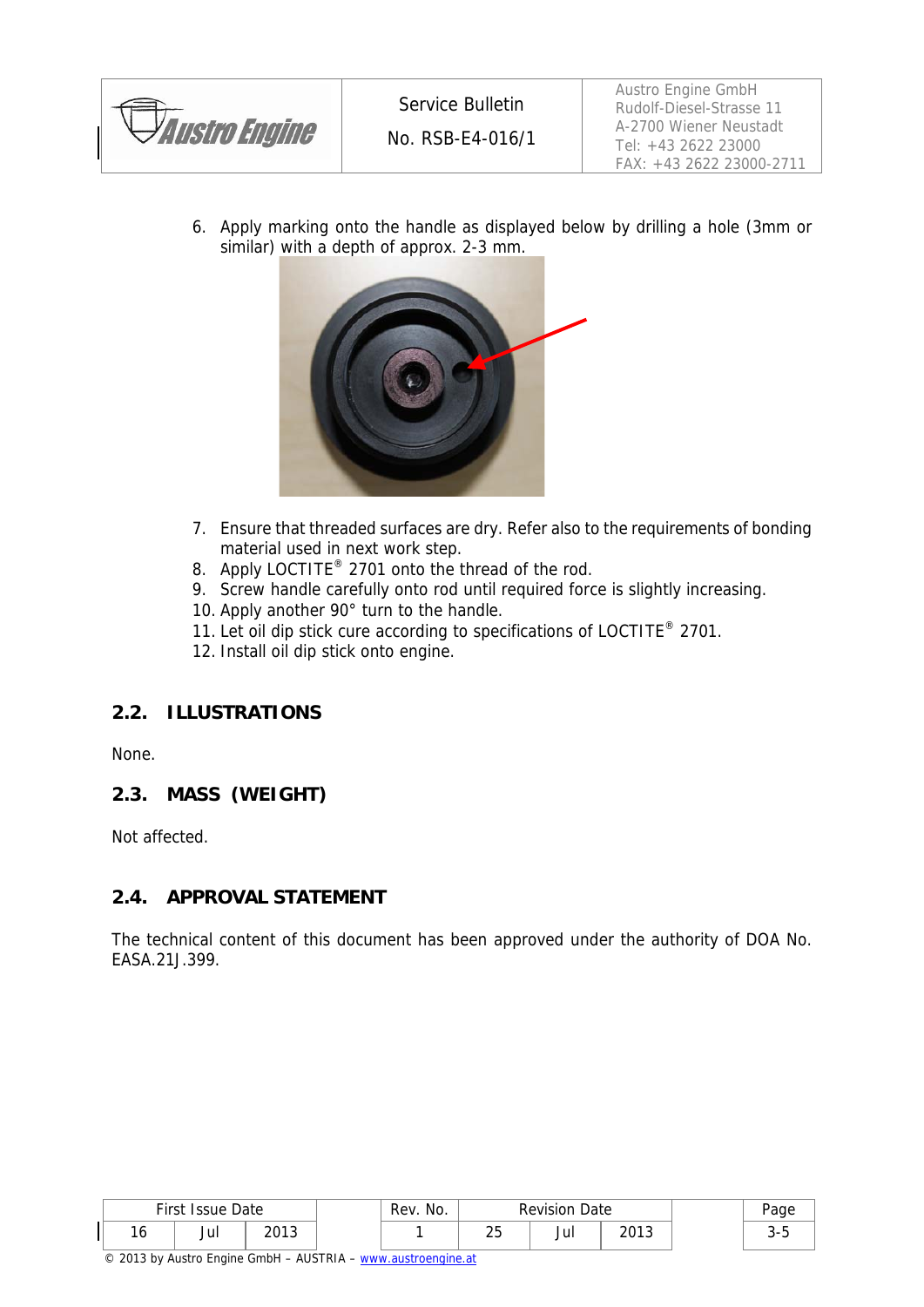

No. RSB-E4-016/1

Austro Engine GmbH Rudolf-Diesel-Strasse 11 A-2700 Wiener Neustadt Tel: +43 2622 23000 FAX: +43 2622 23000-2711

## **3. PLANNING INFORMATION**

#### **3.1. MATERIAL & AVAILABILITY**

No materials/parts from AE are required. In case of broken/damaged parts please contact the Austro Engine GmbH – After Sales Support (e-mail: service@austroengine.at; Tel: +43 2622 23000 2525)

#### **3.2. SPECIAL TOOLS**

Not applicable.

#### **3.3. LABOR EFFORT**

Approximately 30 minutes.

#### **3.4. CREDIT**

None.

|     | First Issue Date |                 | No.<br>Rev. | <b>Revision</b><br>Date |     | ∙aɑe           |  |
|-----|------------------|-----------------|-------------|-------------------------|-----|----------------|--|
| ں ، | Jul              | ากา า<br>zu i j |             | ົ<br><u>~</u>           | Jui | วกาว<br>ل ا ∪∡ |  |